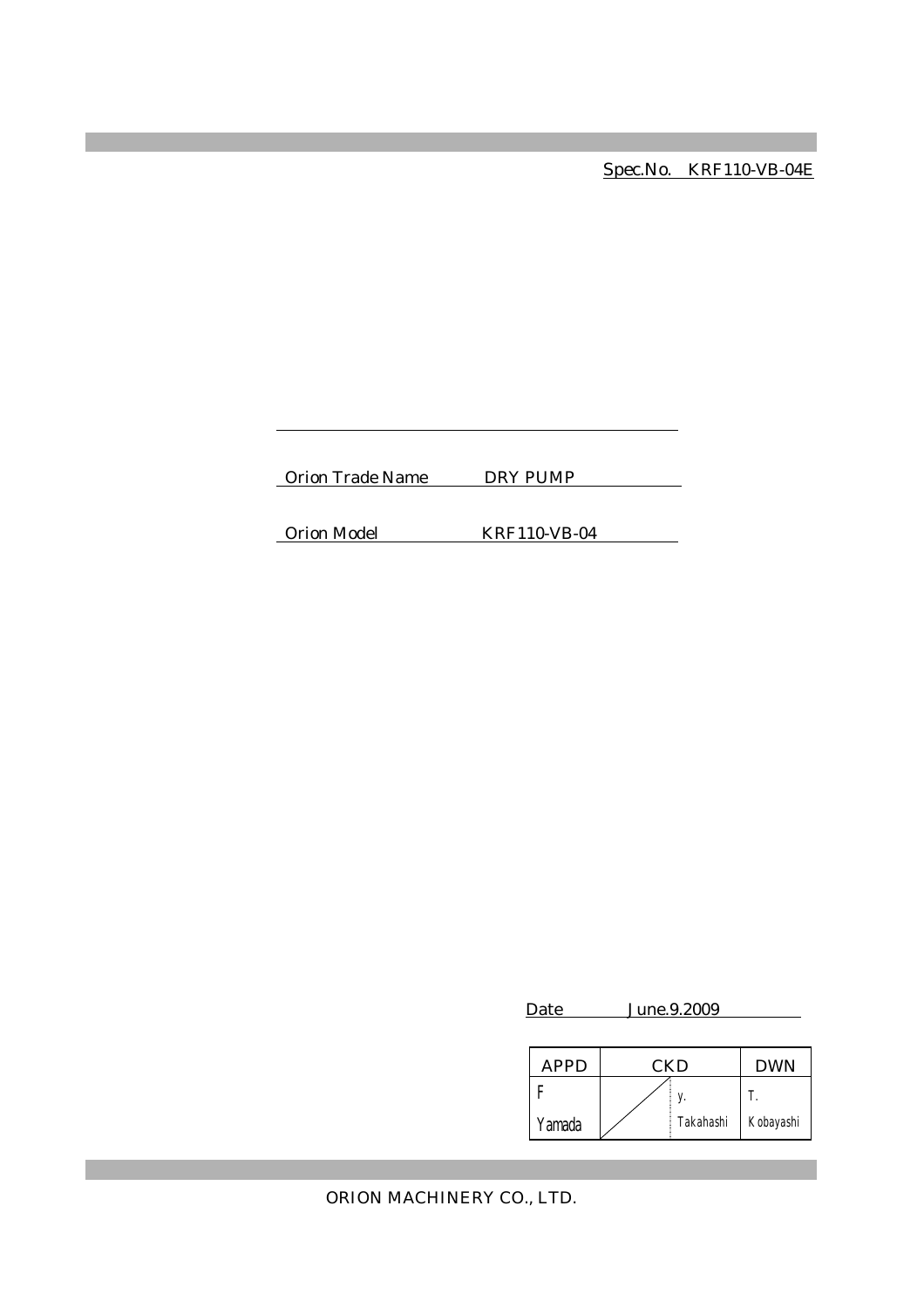# 1. Warranty

1-1.Warranty information

When the breakdown occurs by any chance in the guaranteed term because of our clear responsibility, I will repair by the following free of charge. (note)It limits it when using it in Japan.

It wishes actual expenses to be borne responsibility for the adjustment exclusion item. (The alternative part transportation fee and the serviceman movement cost, etc. are included. )

# 1-2. Warranty period

The product shall be warranted for a period of one year from the date of purchase, or for 3000 hours of operation, whichever comes first.

# 1-3. Items exempted from warranty

Consumable parts and periodic replacement parts.

Fault caused by careless handling or improper use and maintenance. (Operation not following the specifications and the instruction manual. Operation under abnormal environmental conditions.)

Fault caused by fire, flood, lightning stoke, abnormal voltage or unforeseen disasters.

Fault caused by repair or modification not performed by ORION or ORION authorized service contractors.

 Change of appearance, such as damage or deterioration caused in general use. Secondary damages caused by the fault (Incidental damages such as loss, inconvenience, and commercial loss resulting from the failed product).

(Note) In case of a fault or an accident, contact the dealer with the model name and serial number.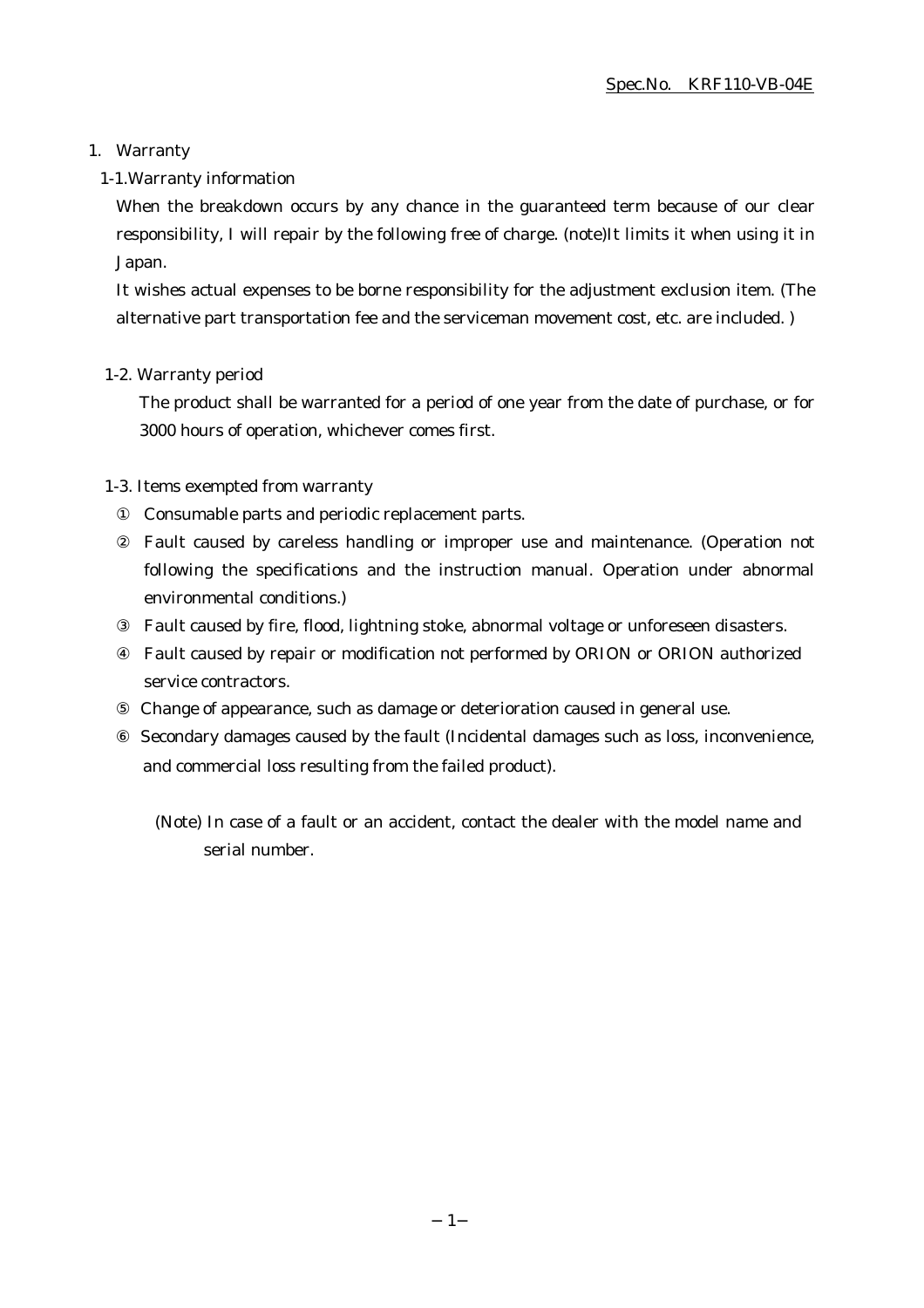#### Spec.No. KRF110-VB-04E

2.Consumable parts / Periodic replacement parts

|  | (1) Consumable parts (Parts to be replaced depending on the state at the time of inspection) |  |
|--|----------------------------------------------------------------------------------------------|--|
|  |                                                                                              |  |

| <b>Name of Parts</b>                  | <b>Parts Number</b>   | Qty/ unit                              | <b>Inspection period</b>                        | Replacement criterion                                      |
|---------------------------------------|-----------------------|----------------------------------------|-------------------------------------------------|------------------------------------------------------------|
| <b>Filter element</b><br>(Inlet side) | 04041878010           | 1                                      | 1 week                                          | When damaged, or dirt cannot be<br>removed by blowing air. |
| Delivery element<br>(Exhaust side)    | 04101351010           | $\mathbf{1}$                           | 1 week                                          | When damaged, or dirt cannot be<br>removed by blowing air. |
| Liner<br>$*1$                         | 040028390<br>$\bf{0}$ | To be decided by<br>actual positioning | Replacement of<br>vane                          | When damaged.                                              |
| Gasket (A)                            | 04002846010           | $\boldsymbol{2}$                       | Removal of<br>suction case and<br>delivery case | When damaged or worn.                                      |
| Gasket (B)                            | 04000020010           | $\boldsymbol{2}$                       | Removal of<br>suction case and<br>delivery case | When damaged or worn.                                      |
| Rubber packing                        | 04006914010           | $\overline{2}$                         | Replacement of<br>element                       | When damaged or worn.                                      |
| Packing                               | 04001458010           | $\overline{2}$                         | Replacement of<br>element                       | When damaged or worn.                                      |
| Spring tube                           | 04042925020           | $\boldsymbol{2}$                       | Replacement of<br>element                       | When damaged or worn.                                      |
| Spider                                | 04101313010           | 1                                      | 6 months                                        | When it was cracked or damaged                             |

\*1 The second digit from the right is subject to thickness.

0.2t(white) 1, 0.1t(black) 2, 0.05t(yellow) 3, 0.03t(red) 4

(2) Maintenance of plastic parts affecting safe operation

Replace the following plastic parts that may affect safe operation promptly when any damage or deformation is found. Failure to do so may cause injury.

| Name of Parts   | Parts Number | $Qty/$ unit |
|-----------------|--------------|-------------|
| Front cover 110 | 03101446010  |             |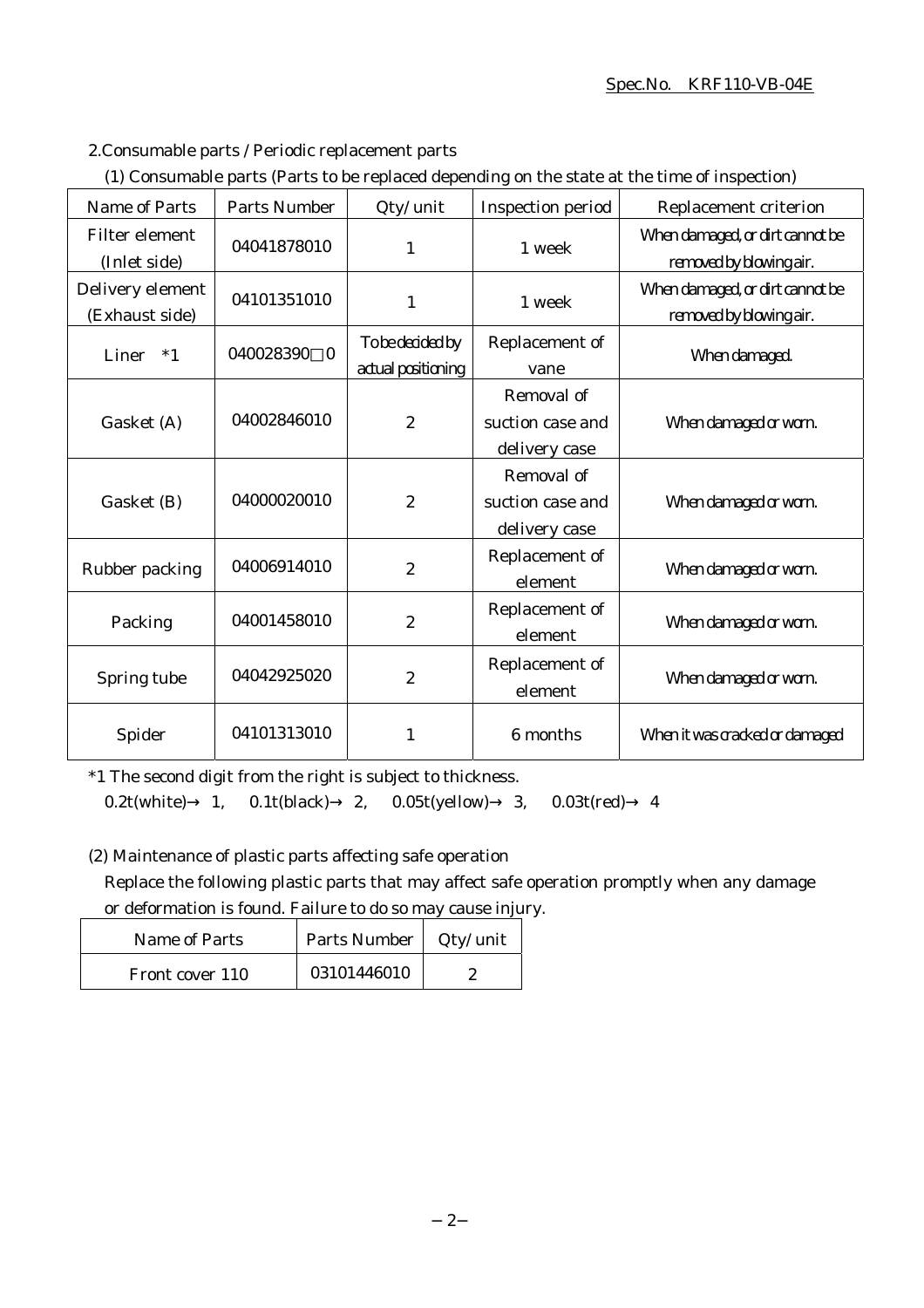| Name of Parts  | Parts Number | Qty/   | Exchange time                    |  |
|----------------|--------------|--------|----------------------------------|--|
|                |              | unit   | Operation under normal pressure. |  |
| Vane           | 04100653010  | 6      | 5,500                            |  |
| <b>Bearing</b> | 0A000333000  | റ<br>∼ | 5,500                            |  |

(3) Replacement parts (Parts to be replaced at regular time intervals)

\* When vanes are replaced, replace bearing at the same time. Use ORION specified bearings that are lubricated with special grease.

\* Use the maintenance kit for replacement parts.

| Name of Parts                   | Parts Number | Items          | Pcs / kit |
|---------------------------------|--------------|----------------|-----------|
| Maintenance kit 110<br>Assembly | 04101348010  | Vane           | 6         |
|                                 |              | <b>Bearing</b> | 2         |
|                                 |              | Liner (white)  | 2         |
|                                 |              | Liner (black)  |           |
|                                 |              | Liner (yellow) |           |
|                                 |              | Liner (red)    |           |

(4) Motor Maintenance Cycle (An estimated indication of when motor replacement might be necessary. Actual motor lifetime will depend on specific operating conditions.)

| Part Name | Part Number | <b>Specifications</b> | Qty | Maintenance Cycle |
|-----------|-------------|-----------------------|-----|-------------------|
| Motor     | 0A001678000 | Three phase 3.7kW 6P  |     | 20,000h           |

\* Indicates the time when the chance of failure due to wear increases. The motor does not necessarily require replacement after this time; the actual replacement time will depend on the operating conditions and environment of the particular installation. Please have the motor replaced when operation becomes abnormal.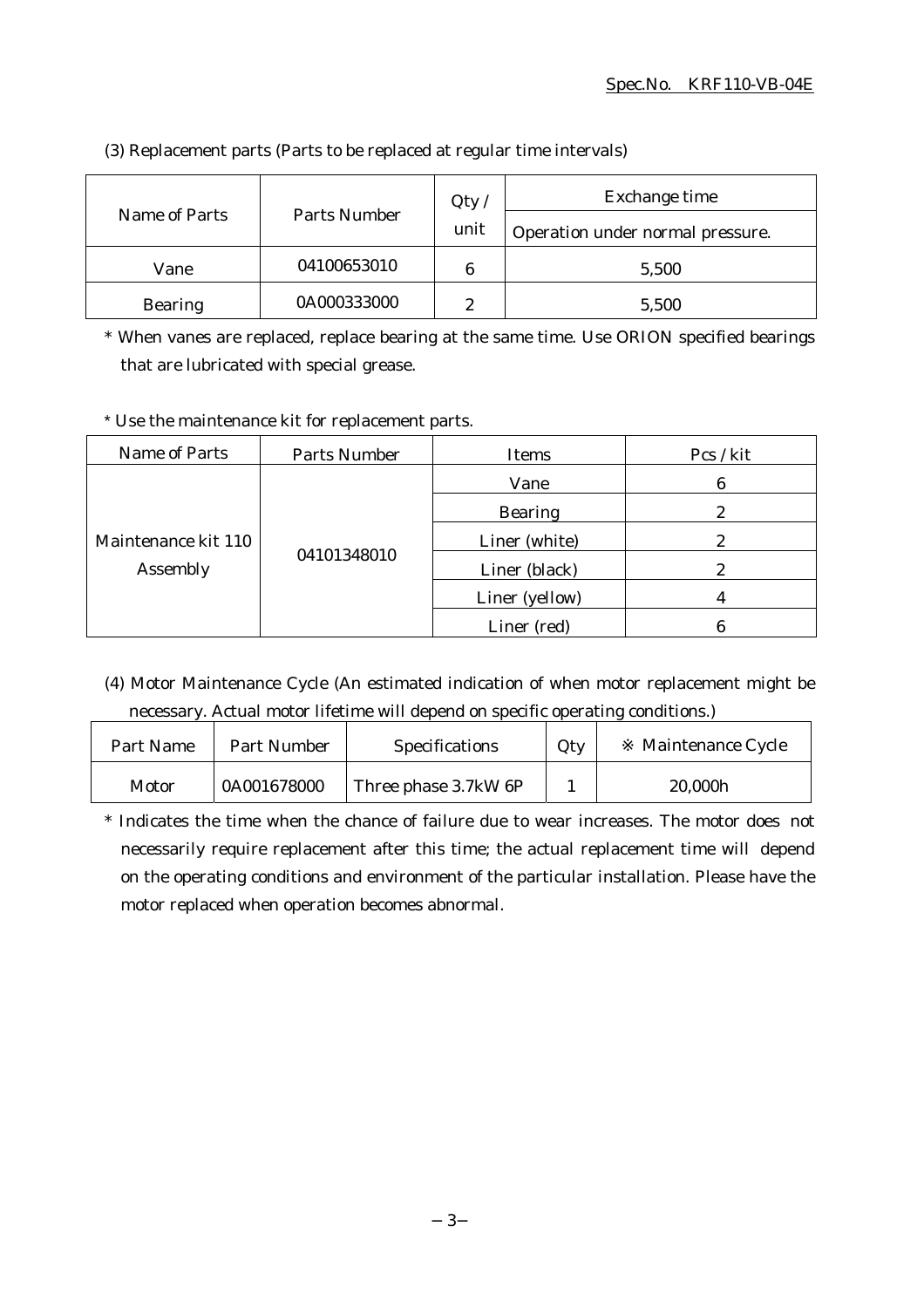### 3. Specifications

| Model                                          |                                                                | <b>KRF110-VB-04</b>                                                                                                                              |                                                                                                                  |
|------------------------------------------------|----------------------------------------------------------------|--------------------------------------------------------------------------------------------------------------------------------------------------|------------------------------------------------------------------------------------------------------------------|
| Frequency                                      |                                                                | 50                                                                                                                                               | 60                                                                                                               |
| Designed capacity *                            |                                                                | 1850                                                                                                                                             | 2200                                                                                                             |
| Continuous operative<br>pressure *             |                                                                | Vacuum and pressure in total: 60 or less                                                                                                         |                                                                                                                  |
| Diameter of piping<br>connection               |                                                                | Rc1 1/4                                                                                                                                          |                                                                                                                  |
|                                                | Phase output pole                                              | Three-phase 3.7kW                                                                                                                                | 6P                                                                                                               |
|                                                | Frame no. / heat<br>resisting class                            | 132S B                                                                                                                                           |                                                                                                                  |
| Motor                                          | Rated voltage -                                                | $50Hz / 380V - 8.2A$<br>$400V - 8.1A$<br>$415V - 7.9A$                                                                                           |                                                                                                                  |
|                                                | frequency                                                      | $60Hz / 400V - 7.8A$<br>$440V - 7.3A$<br>$460V - 7.1A$                                                                                           |                                                                                                                  |
| Setting for thermal<br>protection *            |                                                                |                                                                                                                                                  | $50Hz / 380V - 9.0A$<br>$400V - 8.9A$<br>$415V - 8.7A$<br>$60Hz / 400V - 8.6A$<br>$440V - 8.0A$<br>$460V - 7.8A$ |
| <b>Mass</b>                                    |                                                                | 120                                                                                                                                              |                                                                                                                  |
| Painting color                                 |                                                                |                                                                                                                                                  | <b>Black</b> (except motor)                                                                                      |
| <b>Installation condition</b><br>(Suction air) | <b>Installation site</b><br>Permissible ambient<br>temperature | Indoor<br>0to40                                                                                                                                  |                                                                                                                  |
|                                                | Permissible ambient<br>humidity                                | $65 \pm 20$<br>(JIS Z8703)                                                                                                                       |                                                                                                                  |
|                                                | Conditions                                                     | Corrosive or explosive gas must not exist in<br>ambient atmosphere.<br>Clean air with less dirt and dust, free of vapor<br>and dew condensation. |                                                                                                                  |
| Operation noise *                              | dB                                                             | 74                                                                                                                                               | 75                                                                                                               |

\*1 Designed capacity: It is the theoretical value calculated from capacity. Please use the pressure-flow rate diagram for the actual flow rate.

\*2 Continuous operative pressure: Operative range of pressure. Install the gauge and controller to the pump or the piping, and use the Dry Pump at the continuous operative pressure or less.

\*3 Use the thermal set value as a target since the apparatus is different individually.

\*4 Operating noise level is only an actually measured value vacuum 60kPa, and not guaranteed.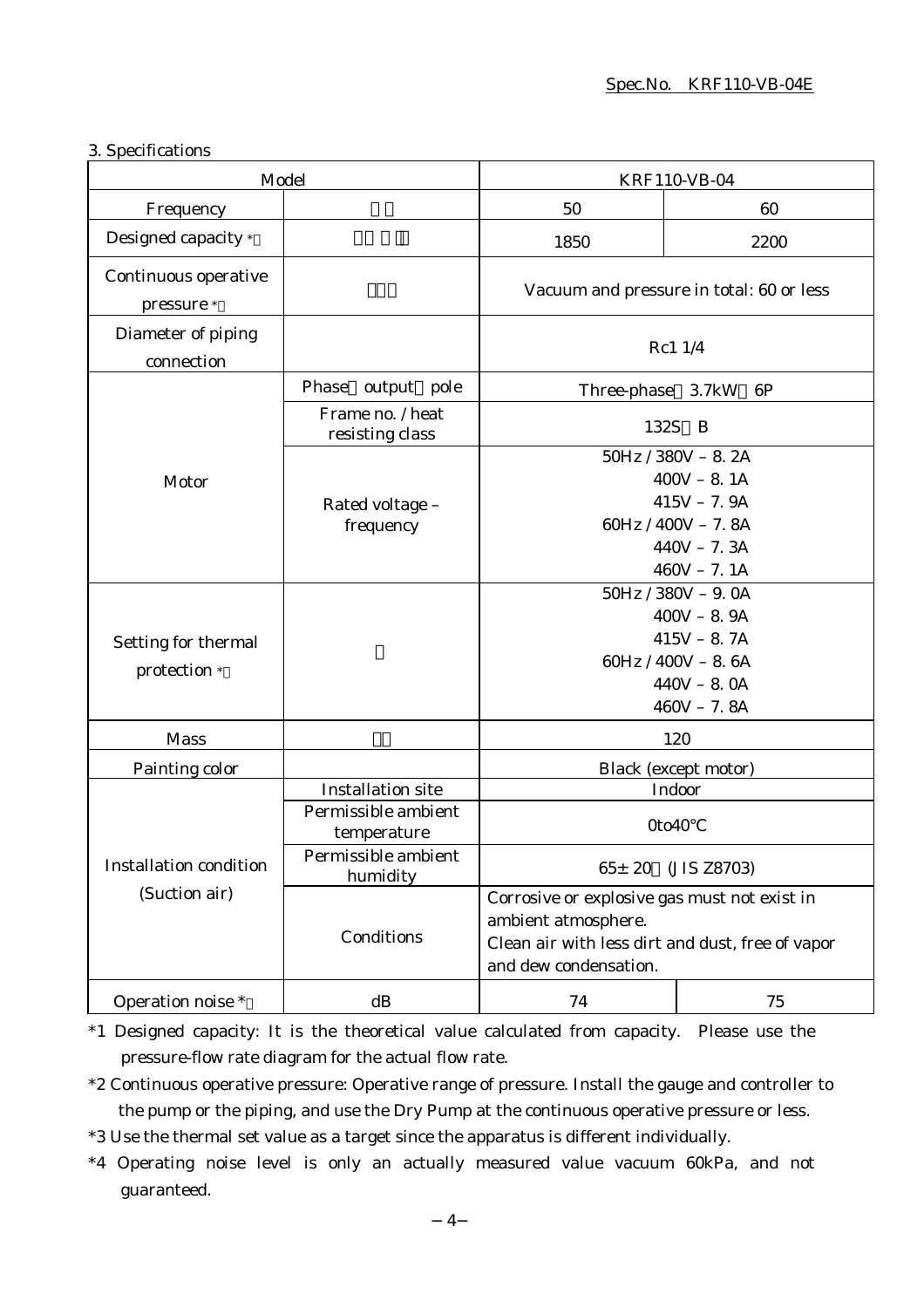EC DECLARATION OF CONFORMITY



#### ORION MACHINERY CO., LTD.  $ORION$  Phone +81-26-245-8537 Facsimile +81-26-245-4151 246 Oaza Kotaka, Suzaka-shi, Nagano-ken, 382-8502 JAPAN

# EC DECLARATION OF CONFORMITY

We hereby declare that the following our product conform with the essential health and safety requirements of EEC Directives.

| Product      | : DRY PUMP                                                                                     |
|--------------|------------------------------------------------------------------------------------------------|
| Model No.    | : KRF Series<br>(KRF15, KRF25, KRF40, KRF15A, KRF25A, KRF40A<br>KRF04A, KRF08A, KRF70, KRF110) |
| Manufacturer | : ORION MACHINERY CO., LTD.<br>246 Oaza Kotaka, Suzaka-shi, Nagano-ken,<br>382-8502 JAPAN      |
| Directives   | : Machinery Directive 98/37/EC and 2006/42/EC<br>Low Voltage Directive 2006/95/EC              |

The above product has been evaluated for conformity with above directives using the following European standards. The technical construction file (TCF) for this product is retained at the above manufacturer's location.

Machinery Directive / Low Voltage Directive:

EN ISO12100-1:2003, EN ISO12100-2:2003, EN ISO14121-1:2007, EN 1012-2:1996, EN 60204-1:2006, EN ISO13732-1:2006, EN 983:1996 others

| Signature | ٠<br>٠                                   |
|-----------|------------------------------------------|
| Date      | ስ ስ $\theta$<br>$\overline{a}$<br>٠<br>٠ |

Name/Title : Toru Kaneko/General Manager

Being the responsible person appointed and employed by the manufacturer.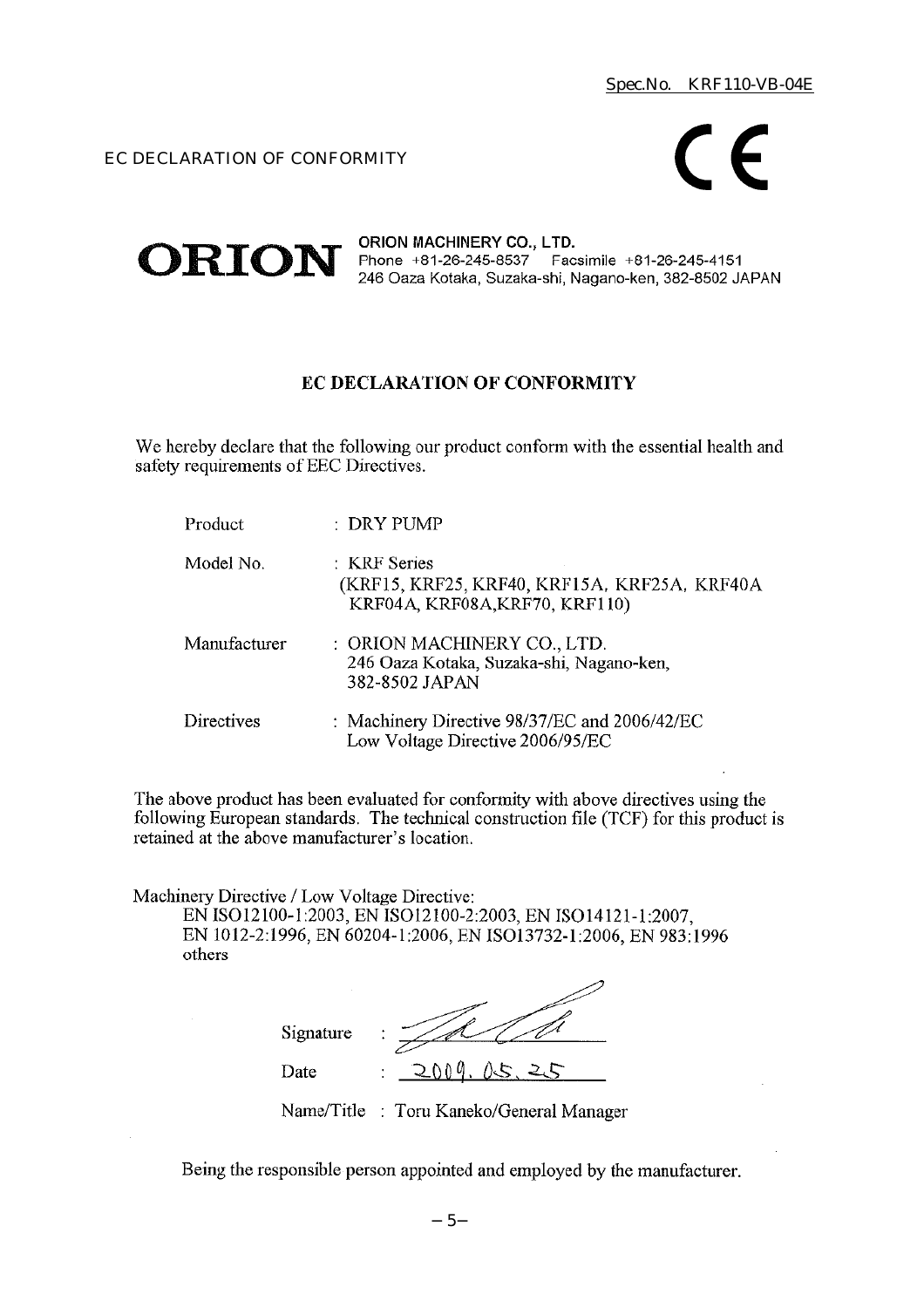4. Precautions

- (1) Observe precautions, and operate the product within specifications.
- (2) Read the instruction manual prior to installation, operation, maintenance and inspection of the product. Especially pay attention to safety.
- (3) The vanes may get damaged if the residual pressure reverses the rotation when the pump stops. A check valve must be installed within 50 cm from the inlet port or exhaust port for protection.
- (4) Be sure to install the product horizontally on the flat surface.
- (5) Operating the product in an enclosed space may cause malfunction due to heat generated from the pump. Provide good ventilation around the product, so the ambient temperature does not exceed the permissible level.
- (6) Be sure to clean the filters periodically. Failure to do so may cause clogging and result in trouble due to overload.
- (7) Wiring work has to be performed by qualified personnel according to applicable laws and in-house regulations.
- (8) Be sure to install an overload protection such as a thermal relay in the electric circuit.
- (9) Allowable intermittent power supply voltage fluctuation range is  $\pm 10\%$  of the specified voltage; allowable sustained supply voltage fluctuation range is ±5% of the specified voltage.
- (10) Be sure to use the product 1,000m or below above sea level.

# 5. Accessories

D type compound gauge 60 2 piece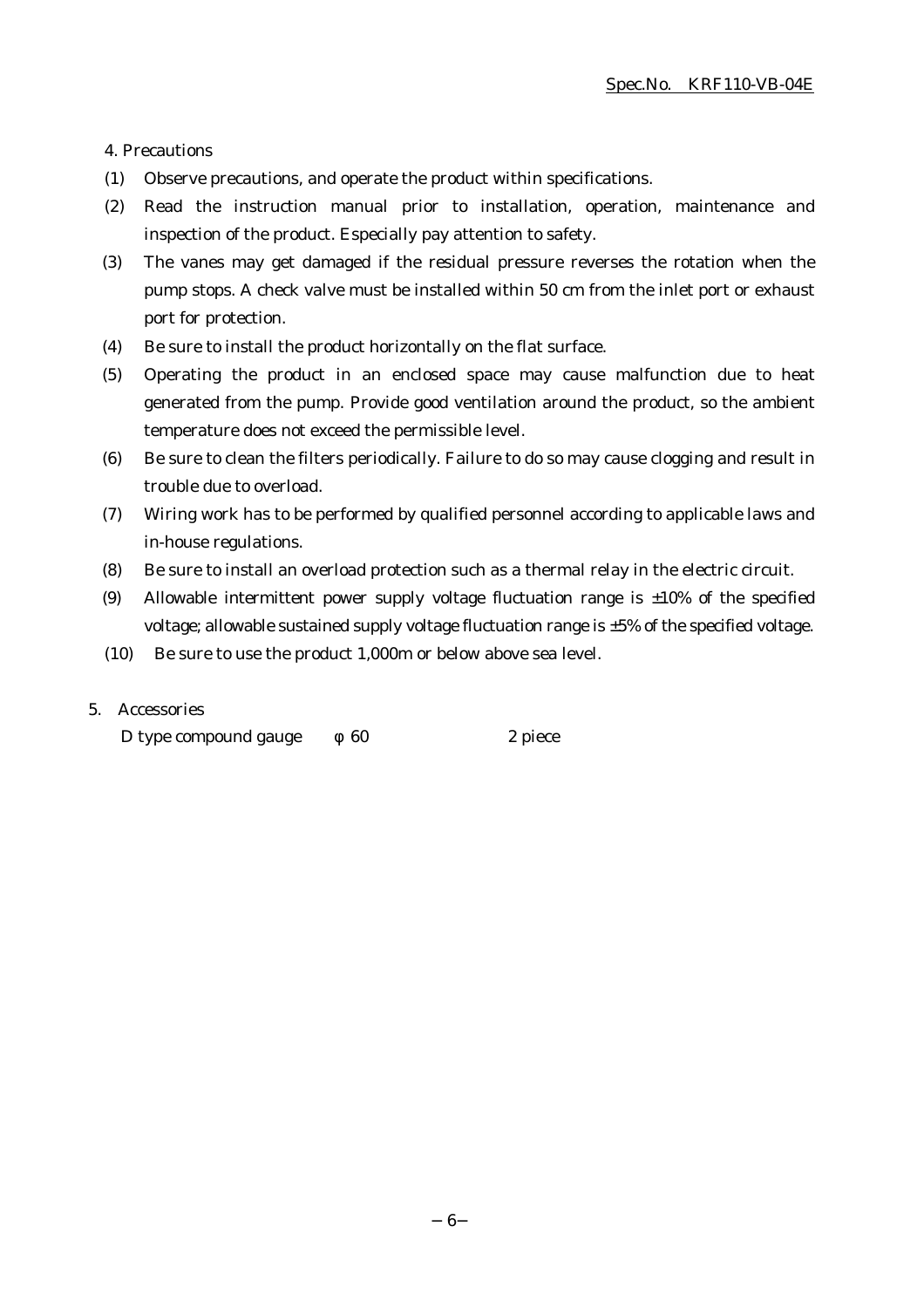# 6. Pressure-Flow rate diagram

# KRF110-VB-04



Conditions: 1 atmospheric pressure